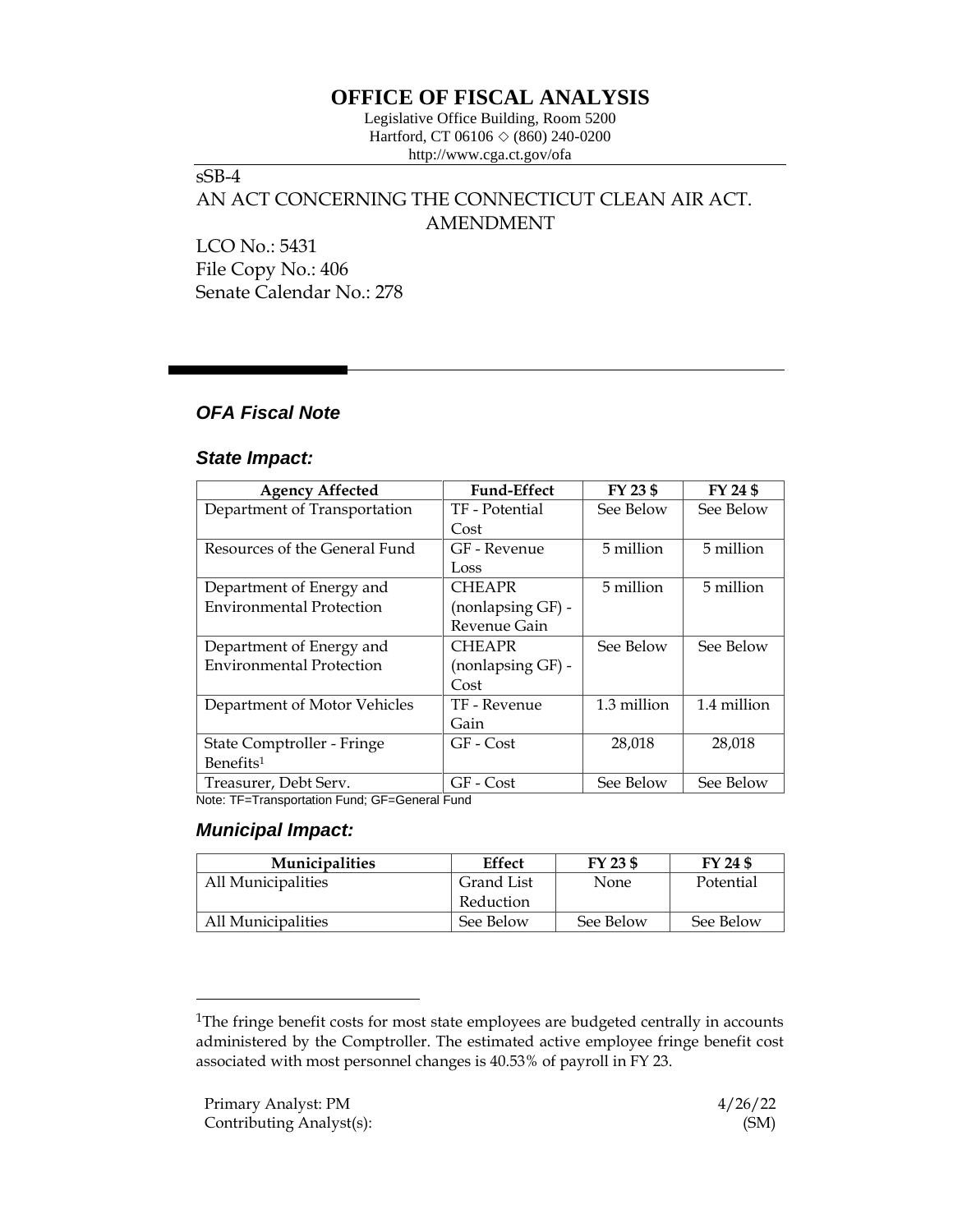| Various Local and Regional | <b>STATE</b>         | See Below | See Below |
|----------------------------|----------------------|-----------|-----------|
| <b>School Districts</b>    | MANDATE <sup>2</sup> |           |           |
|                            | - Revenue            |           |           |
|                            | Gain/Cost            |           |           |

### *Explanation*

The amendment strikes the underlying bill and its associated fiscal impact

**Section 1** accelerates various targets, from 2030 to 2026, regarding the percentage of the state fleet that must have zero emissions. This provision is not expected to have a fiscal impact because it is anticipated that the Department of Administrative Services (DAS) would not make fleet purchases if there were significant market barriers or if they were otherwise not cost effective. If DAS does not meet these requirements, the agency must submit a report to various legislative committees explaining why and proposing an alternative schedule.

This section also prohibits the Department of Transportation (DOT) from purchasing or leasing any diesel-fueled transit buses beginning in 2024. This provision may increase capital costs over the next several years, covered in part by federal funds, but only to the extent that it requires DOT to accelerate its transit fleet conversion beyond what it would have otherwise done; DOT's current policy and plans align with this section's requirements.

**Section 5** requires new construction of state facilities, beginning on and after January 1, 2023, costing over \$100,000 to have at least 20% of parking spaces for cars or light duty trucks be installed with level II electric vehicle (EV) charging stations. This is expected to increase construction costs of relevant projects and represents a potential cost to the state. Specific costs for required projects, including the marginal increase from the charging station requirement, can only be determined

<sup>2</sup> State mandate is defined in Sec. 2-32b(2) of the Connecticut General Statutes, "state mandate" means any state initiated constitutional, statutory or executive action that requires a local government to establish, expand or modify its activities in such a way as to necessitate additional expenditures from local revenues.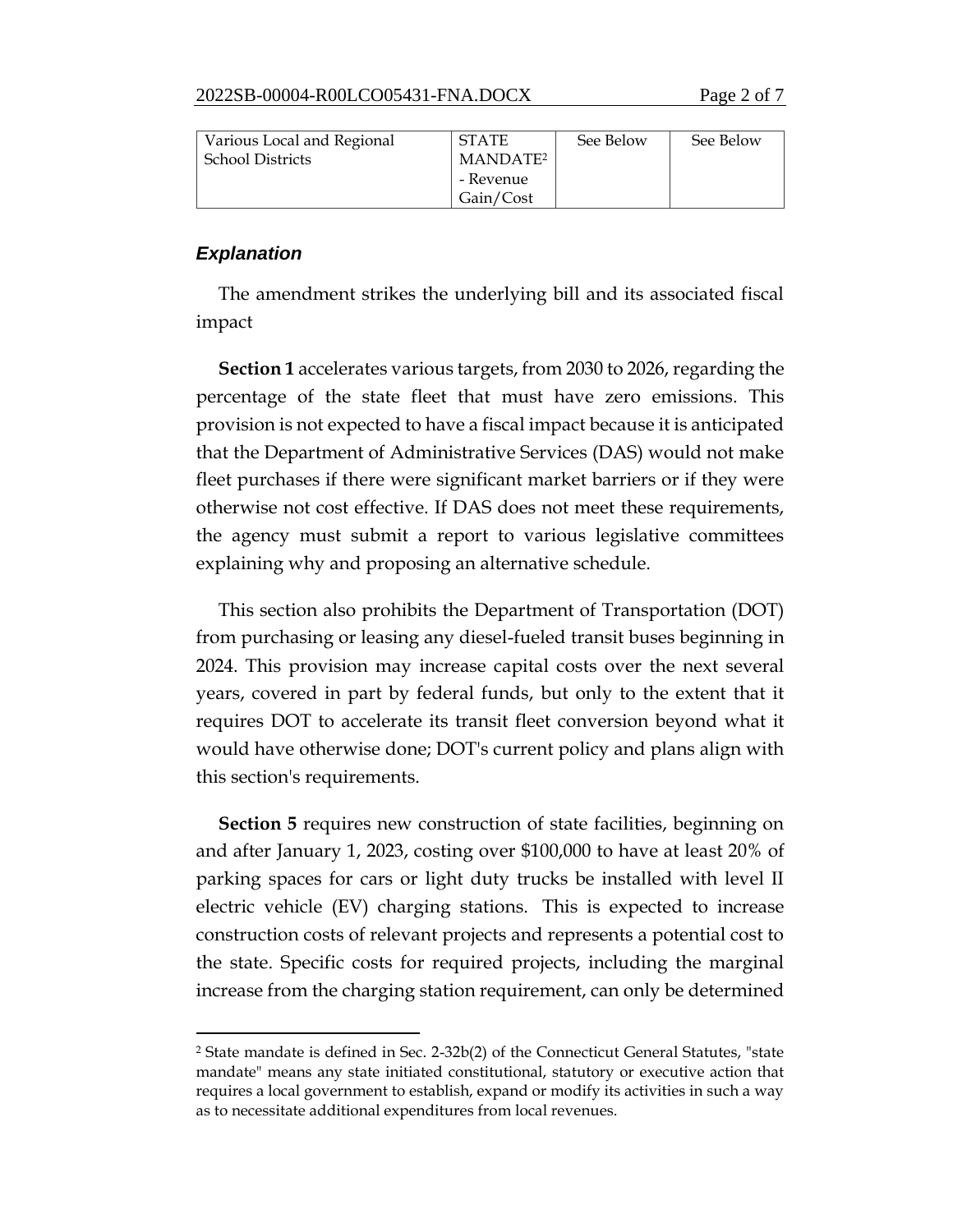as project expenses are incurred. The overall fiscal impact of future projects requiring legislative approval would be shown at the time such projects

**Section 6** exempts electric school buses, and certain EV charging stations from property taxes.

School buses are owned by private companies and are taxable. It is not known if any private school bus companies currently use electric buses. To the extent that they do, the cost of paying property taxes on those buses is presumably factored in their contracts with municipalities. Exempting these buses would result in a grand list reduction in municipalities where they are registered but could also reduce the cost of municipal contracts. At the average statewide mill rate, the property taxes on a single electric school bus could range from \$6,500 to \$11,000. Exempting electric charter buses from property taxes has no fiscal impact, because such buses are already exempt.

Exempting EV charging similarly results in a grand list reduction in the municipalities where the equipment is located. Any grand list reduction results in a revenue loss, given a constant mill rate.

**Sections 7 & 10** of the amendment alter and expand the Connecticut Hydrogen and Electric Automobile Purchase Rebate (CHEAPR) program. The amendment increases program funding by transferring the entire greenhouse gas (GHG) vehicle registration fee to the CHEAPR account, resulting in General Fund (GF) revenue loss of approximately \$5 million annually and an equal revenue gain to the CHEAPR account. The GHG fee generates approximately \$8 million annually, but under current law only the first \$3 million goes to CHEAPR, with the remainder going to the GF. Further, the amendment extends eligibility to municipalities, resulting in potential savings to the extent they receive these incentives. Costs to the CHEAPR program will be dependent on the number of rebates issued.

**Section 8** eliminates the registration discount for EVs, bringing the fee from \$57 to \$120 for a three-year period, the same as for regular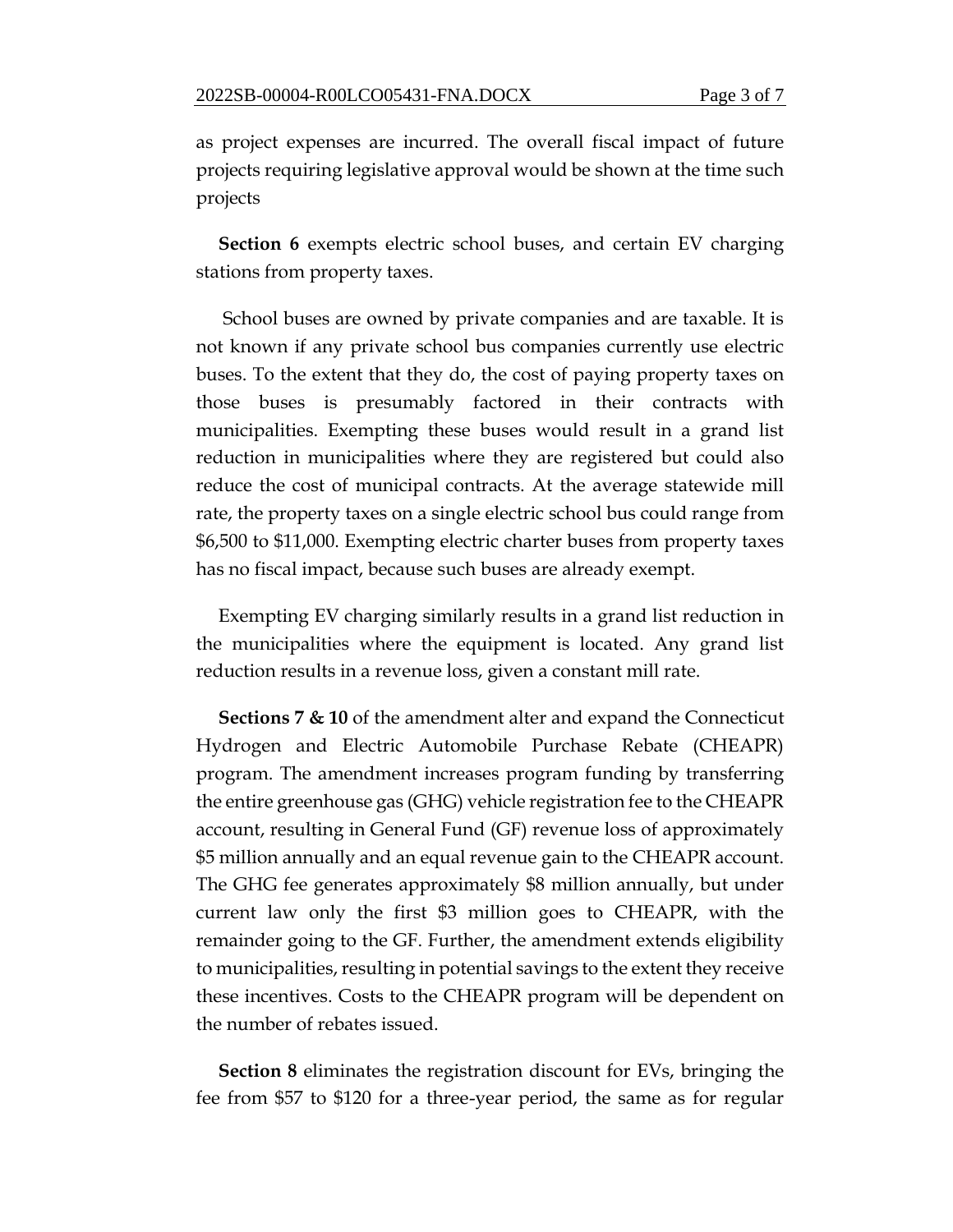registrations. This results in an estimated revenue gain of \$1.3 million in FY 23 and \$1.4 million in FY 24.<sup>3</sup>

**Section 9** requires the Office of Policy and Management (OPM) to report annually to various legislative committees on both (1) the amount of total Clean Air Act fee revenue received for the preceding fiscal year and (2) all state funding expended on clean air-related purposes for the preceding fiscal year, as described in the amendment. This section does not have a fiscal impact.

**Section 11** requires DOT to establish a traffic signal matching grant program for municipalities; however, the amendment does not provide a funding source or amount for the program. To the extent that funds are made available for the program, there would be a potential cost to the state and a potential revenue gain and potential cost to grant recipients. sSB 12, the revised FY 23 bond bill, as favorably reported by the Finance, Revenue and Bonding Committee, authorized \$75 million for this purpose.

**Section 12** allows local and regional boards of education to enter into school transportation contracts for up to 10 years, rather than five under current law, if the contract includes at least one school bus that is zeroemission. It is anticipated that a local and regional school district would only enter into a 10-year contract, rather than a five-year contact, if they could achieve savings. The savings incurred by districts would depend on the terms of the contract.

**Section 13** sets requirements and benchmarks for school bus electrification beginning in 2030. To the extent that the costs of these requirements exceed available state bond and federal funds, local and regional school districts will incur a cost. It is anticipated that these costs

<sup>&</sup>lt;sup>3</sup> According to the DMV, there were 21,382 EVs registered in the state as of January 1, 2022. For FY 23 and FY 24, this estimate assumes EV purchases in the state (used here as a proxy for new registrations) follow the growth reflected in the Energy Information Administration's 2021 Annual Energy Outlook reference case regional forecast for New England. Specifically, it follows the growth rate for all 100-mile, 200-mile, and 300-mile electric cars and light trucks.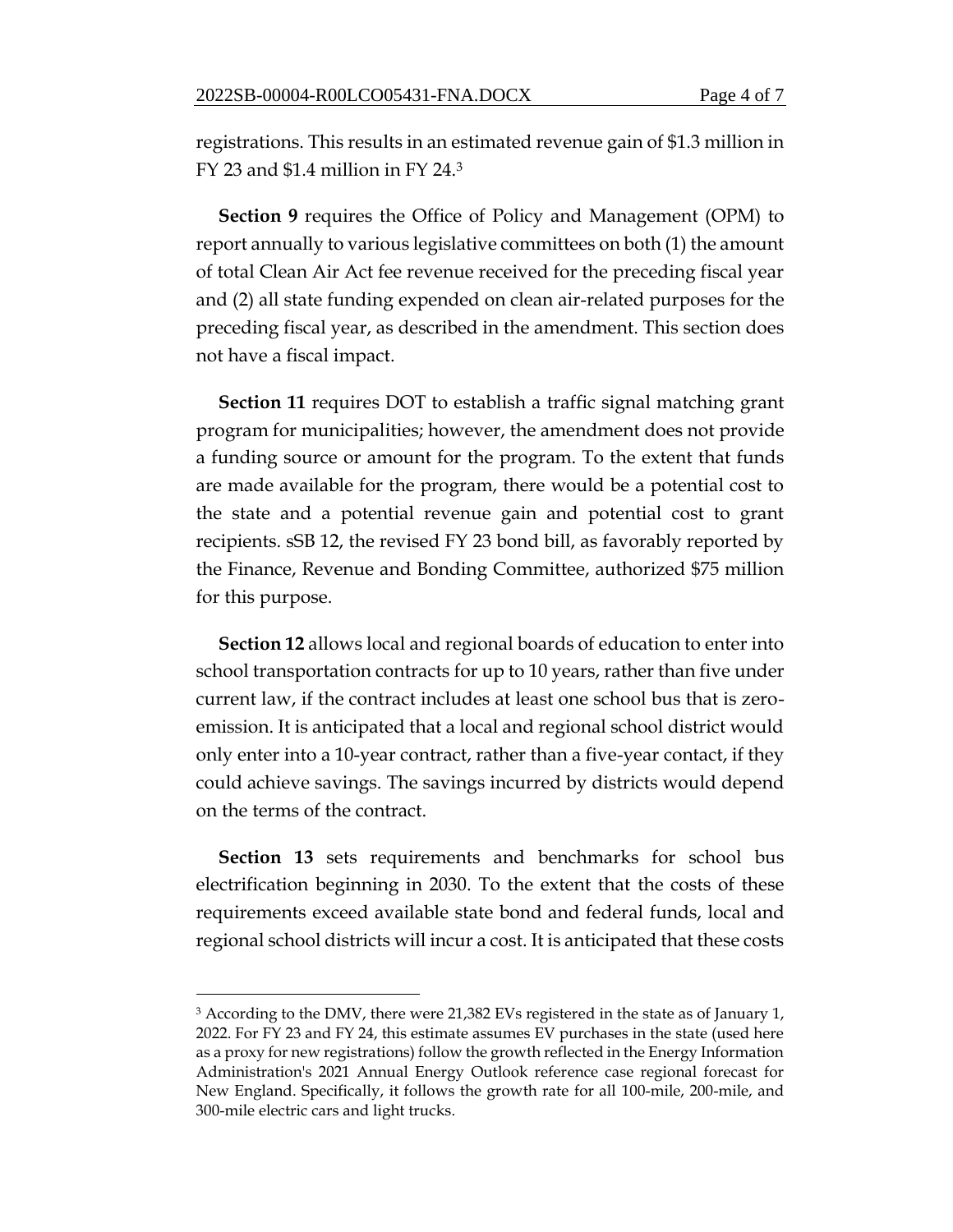could be significant and would depend on the number of buses in a district that are not zero-emission or alternative fueled, and the amount of bond funds and federal funds the district received.

This section also requires the Department of Energy and Environmental Protection (DEEP) to establish a grant program to provide matching funds for municipalities, school districts, and school bus operators when submitting federal grant applications for zeroemission buses and EV charging infrastructure. However, the amendment does not provide a funding source or amount for the program. To the extent that funds are made available for the program, there would be a potential cost to the state and a potential revenue gain and potential cost to grant recipients. sSB 12, the revised FY 23 bond bill, as favorably reported by the Finance, Revenue and Bonding Committee, authorized \$20 million for this purpose.

It is further expected that this section will result in a cost of \$97,146, including fringe, in each of FY 23 and FY 24 for DEEP to hire an Environmental Analyst 3 to administer the program. In accordance with section 7 of the amendment, the salary is expected be funded through the CHEAPR account, with the fringe costs funded through the Comptroller.

**Section 14** allows DEEP to establish a voucher program for the deployment of certain zero emission vehicles after January 1, 2023. Section 7 of the amendment authorizes DEEP to expend CHEAPR account funds for this program.

**Section 15** authorizes DEEP to adopt regulations implementing California's medium- and heavy-duty motor vehicle standards and has no fiscal impact because DEEP has the necessary expertise to adopt these regulations.

**Section 17** requires EV charging stations be included in new school construction projects submitting applications on or after July 1, 2023. The section is likely to increase overall costs of new construction projects to be considered in the future, with marginal changes to project costs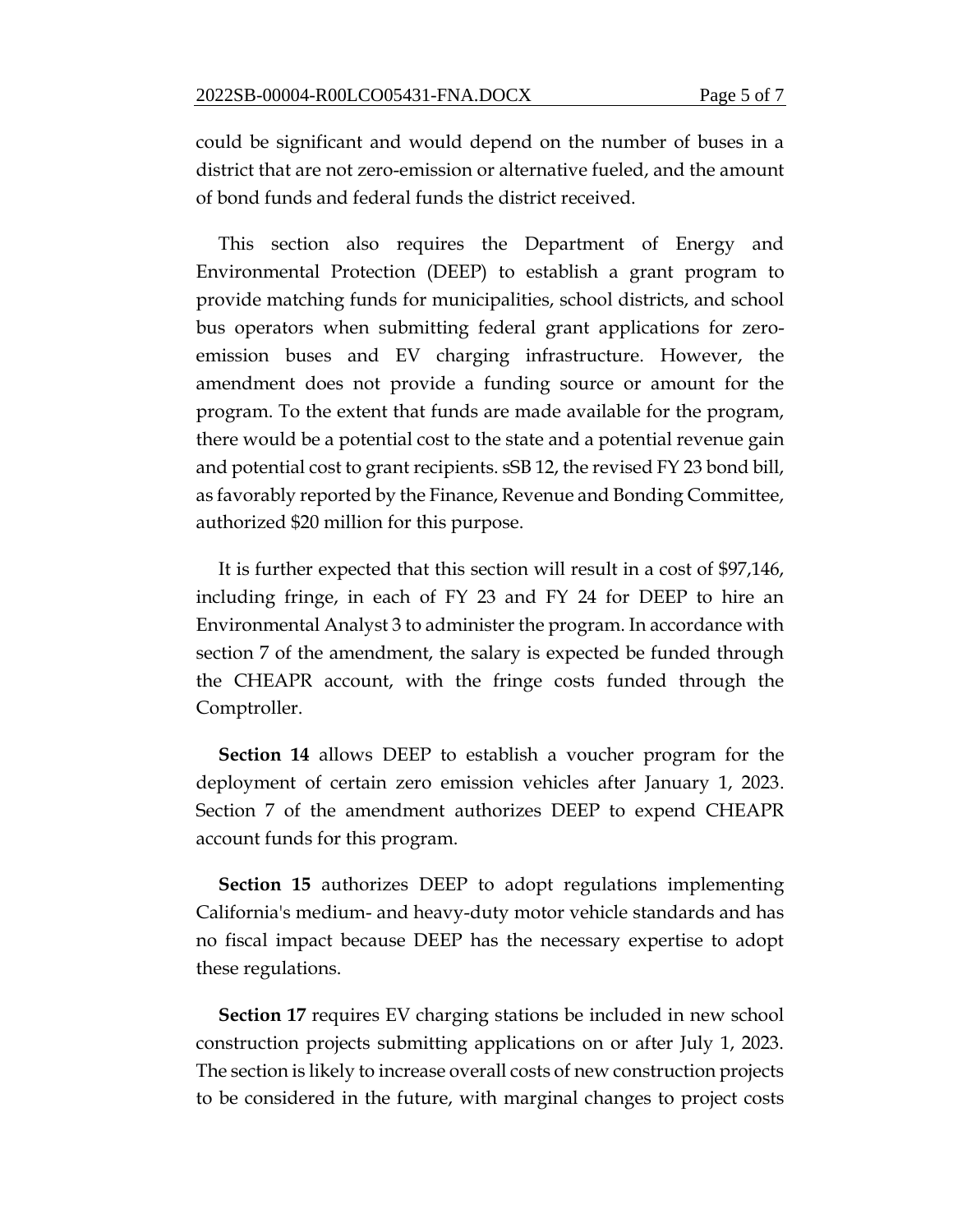and state reimbursements no earlier than FY 25.

To the extent these changes increase the total cost of future projects, the increased cost would be shared between municipalities and the state at the appropriate reimbursement ratio. Specific costs for eligible projects, including the marginal increase from the charging station requirement, can only be determined as project expenses are incurred by municipalities or the state and state reimbursements are sought and offered. The fiscal impact of future projects requiring legislative approval would be shown at the time such projects are considered.

The school construction program is funded using General Obligation (GO) bonds. After FY 24, future GF debt service costs may be incurred sooner under the amendment to the degree that it causes previously authorized GO bond funds to be expended or to be expended more rapidly than they otherwise would have been.

As of April 1, 2022, the unallocated bond balance available under the school construction authorization is \$636 million, with another \$550 million effective under current law to start FY 23. The amendment does not change GO bond authorizations relevant to this section.

**Section 18** redirects Regional Greenhouse Gas Initiative (RGGI) auction proceeds allocated to the Connecticut Green Bank in excess of \$5.2 million to the CHEAPR account. As the Green Bank is allocated 23% of RGGI proceeds, this section is not anticipated to have a fiscal impact.

The other sections of the amendment are technical, make conforming changes, or otherwise do not have a fiscal impact to the state of municipalities.

### *The Out Years*

The annualized ongoing fiscal impact identified above would continue into the future subject to inflation, the number of rebates, the number of EVs registered in the state, the terms of any bonds issued, and as otherwise described.